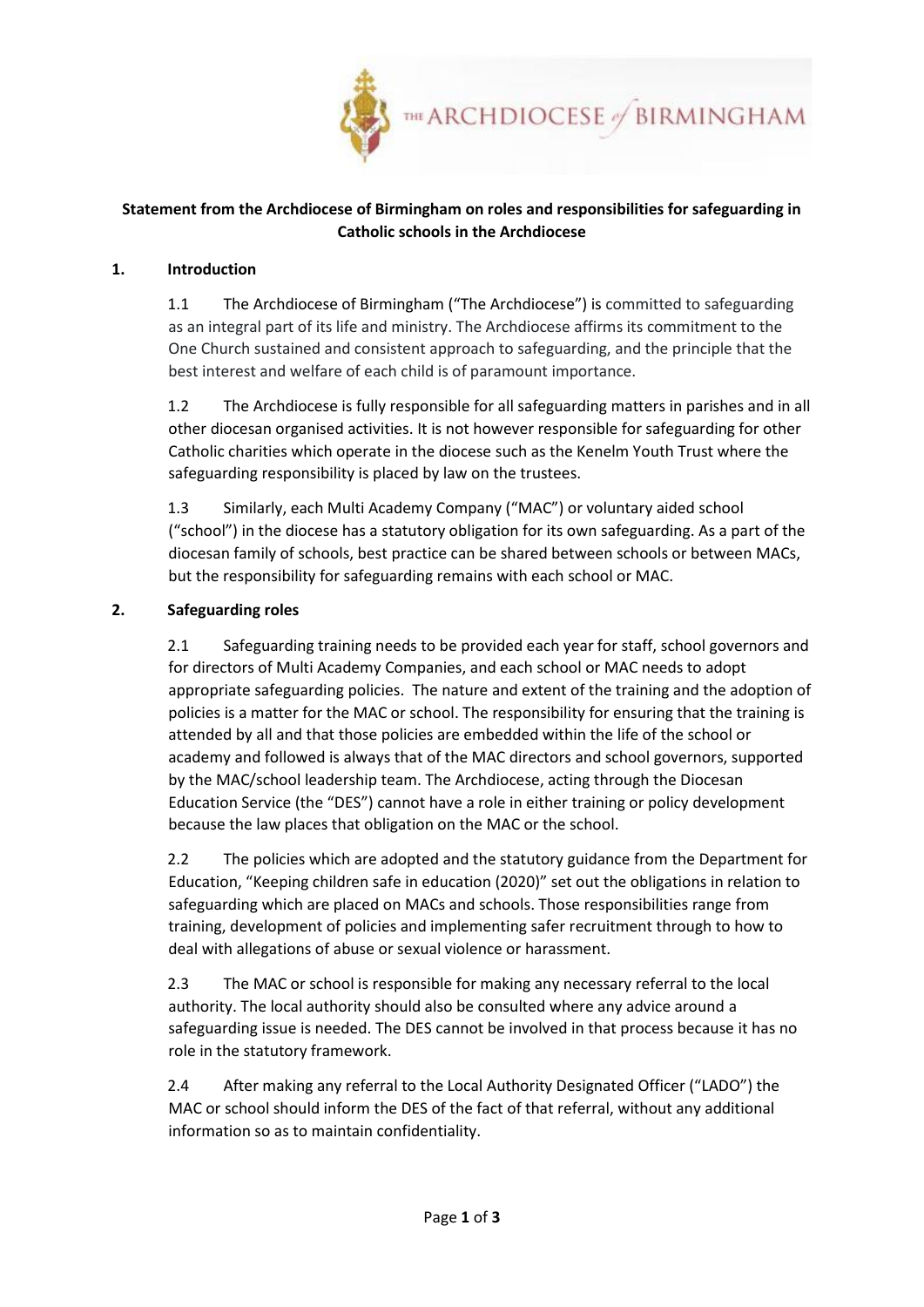

2.5 A school or MAC which makes a referral to the LADO may be aware of another role held by the subject of the referral in another school or parish or work of the Archdiocese. In that case the MAC or school should inform the LADO of that. The LADO should be asked to confirm whether contact should be made with the other school, parish or diocese and should decide by whom the contact should be made and what information should be provided. The MAC or school should act as directed by the LADO. For the avoidance of doubt the DES has no role or responsibility in relation to contact with another school, MAC, parish or diocese.

2.6 If a MAC or school becomes aware of a safeguarding concern in relation to a member of the clergy, or an Outreach Worker from the Diocese's Vocation Office then the MAC or school should contact the Archdiocesan Safeguarding Team in addition to following its normal safeguarding policies.

2.7 Any contact to be made by either the MAC or school or the LADO with the DES should be made with the Director of Education, telephone 01675 464 755.

2.8 For information any contact to be made with the Archdiocese for matters outside of the school environment should be made with the Archdiocesan safeguarding team on 0121 230 6240 or safeguarding@rcaob.org.uk.

### **Appendix – Contact details**

### **Head of Safeguarding – The Archdiocese of Birmingham**

Alan Hassall

Head of Safeguarding

Tel.: 0121 230 6275

Email: alan.hassall@rcaob.org.uk

#### **Director of Education – Diocesan Education Service**

Currently vacant and therefore contact:

Diocesan Chief Operating Officer

Tel.: 0774 1196418

Email: eric.kirwan@rcaob.org.uk